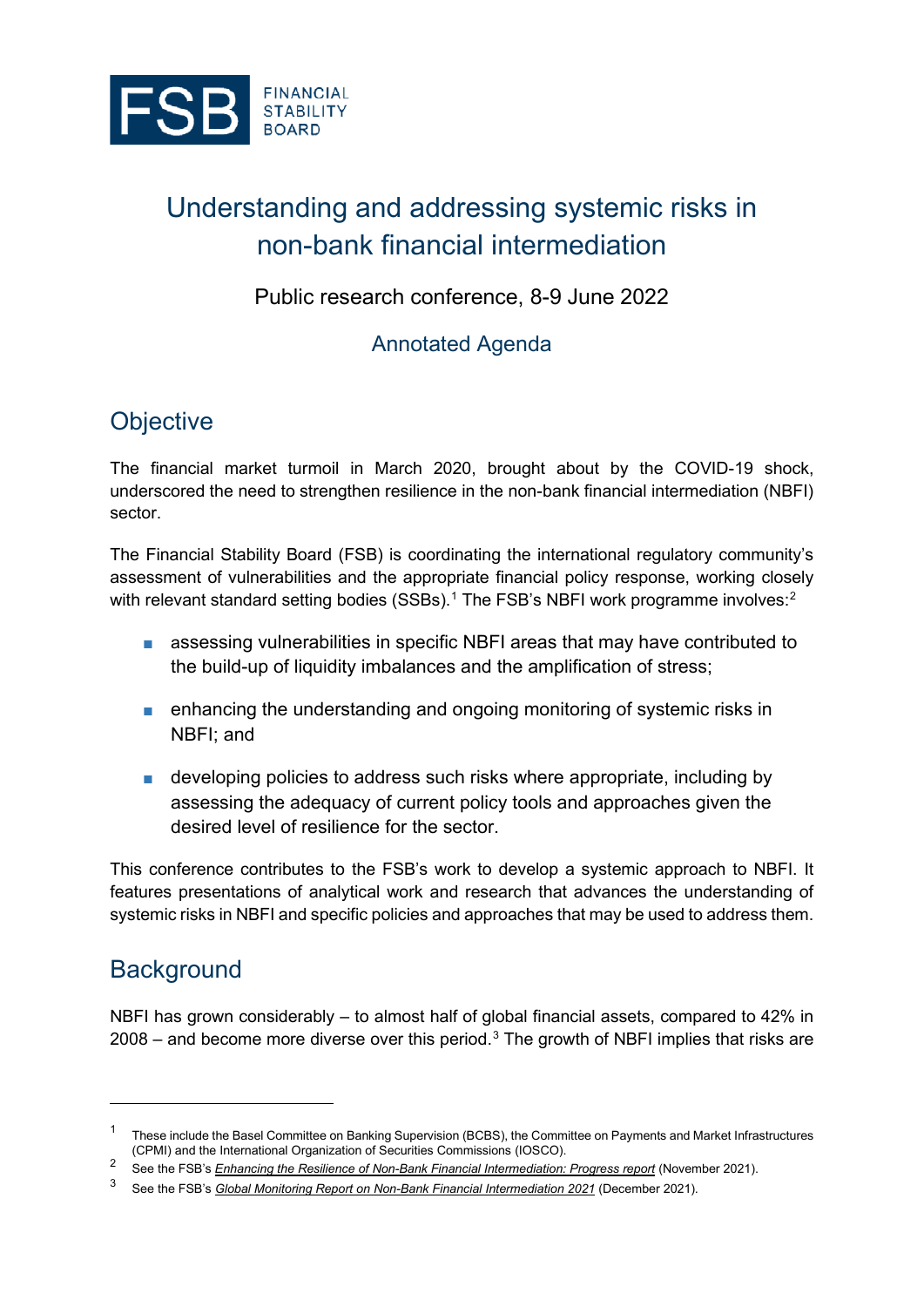increasingly being intermediated and held outside the banking sector, with implications for global financial system resilience. A shift from the traditional model where banks keep credit risk on their balance sheets to a model where it is borne by end-investors, and traded in financial markets, means that financial system resilience depends less directly on bank buffers and more on the ability of investors to effectively manage market, credit and liquidity risk in times of stress. This in turn implies greater reliance on market liquidity and price signals for managing portfolios and the associated risks.

At the same time, increased reliance on NBFI has resulted in shifts to both the demand and supply of liquidity, as well as changes to their sensitivity in a given shock. On the one hand, the demand for liquidity has increased as the size of debt markets and the importance of investors (such as funds) offering liquidity on demand has grown. This growth may have been sustained by the low interest rate environment and other factors (e.g. tax treatment) that have encouraged debt accumulation and a search for yield by investors. On the other hand, the supply of market liquidity by banks – which continue to play a critical role in core funding markets – has not kept pace with this increase. In addition, greater interconnectedness among market participants has accentuated market stress through different parts of the system.

Understanding how the shift towards NBFI affects the amplification and transmission of shocks involves analysis of the interaction and propagation of risks from a system-wide perspective. Conceptually, such a system-wide perspective would combine the following layers: (i) an assessment of potential vulnerabilities and the resulting liquidity demands under stress across different non-bank financial institutions and markets; (ii) the identification and quantification, to the extent possible, of key interconnections that could propagate market stress across the global financial system; and (iii) an assessment of the potential interaction of vulnerabilities and interconnections, and their implications for the liquidity of core markets that underpin the functioning of the global financial system.

Policies to address systemic risk in NBFI will have to take into account the heterogeneity of the sector. The focus of policy work is to ensure that the toolkit is adequate and effective from a system-wide perspective, drawing on the lessons from the March 2020 market turmoil. Types of policies that could be considered include measures to: mitigate unexpected and significant shifts in liquidity demand; enhance the resilience of liquidity supply in stress; and enhance risk monitoring and preparedness of authorities and market participants. Finally, there is the question of the effects and potential role of public sector interventions.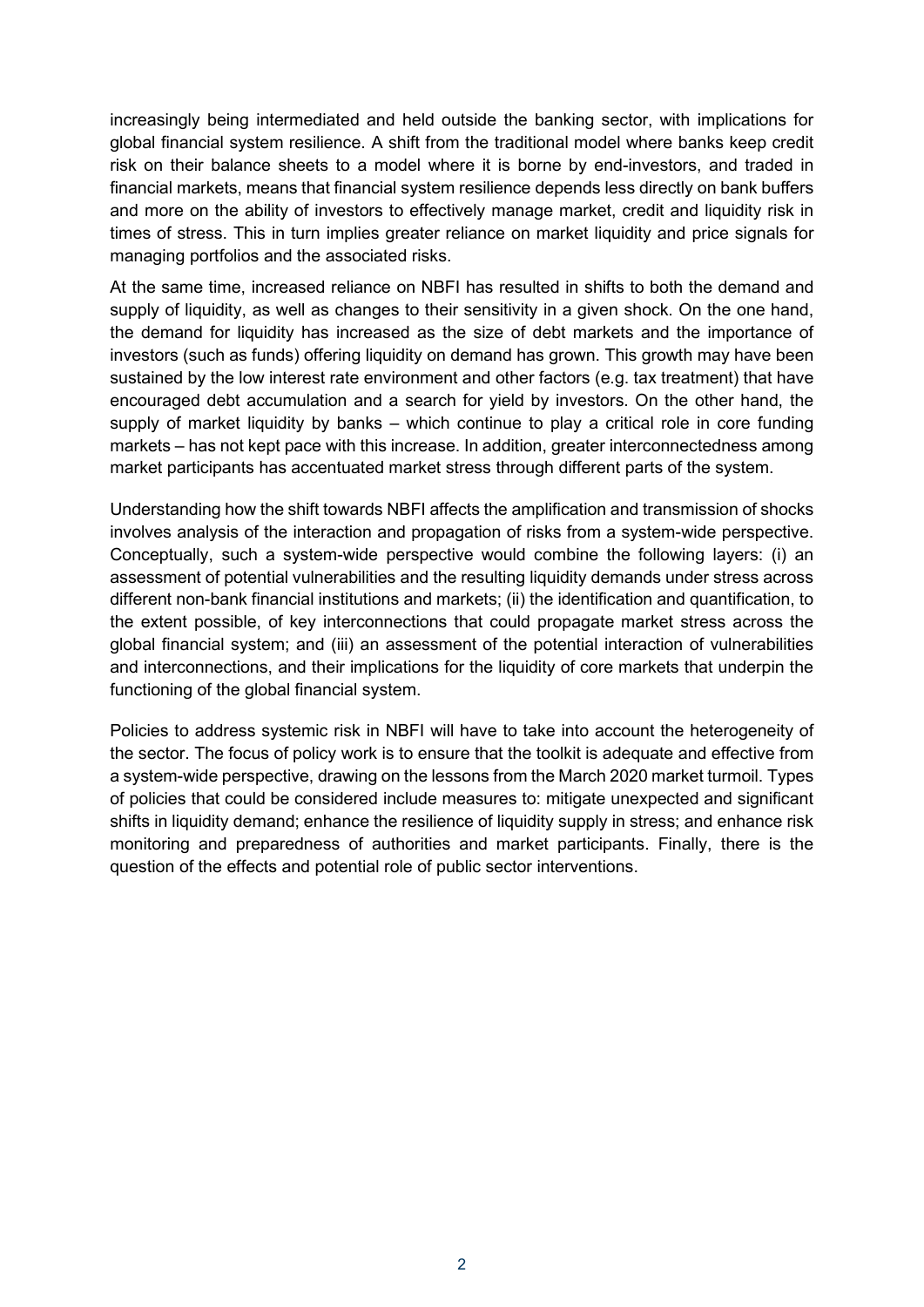# Agenda

## 8 June 2022

## Welcome and introduction (13:30 – 13:35 CEST)

**Dietrich Domanski** (Secretary General, FSB) will introduce the objectives of the conference and logistical arrangements.

## Session 1: Liquidity imbalances in bond markets and implications for systemic risk (13:35 – 15:00 CEST)

**Chair:** Kate Collyer (Chief Economist, UK Financial Conduct Authority)

#### **Papers:**

*Non-bank financial intermediaries and financial stability* – Sirio Aramonte, Andreas Schrimpf and Hyun Song Shin

Presenter: Andreas Schrimpf, Bank for International Settlements

Discussant: Christof Stahel, Investment Company Institute

*[An unintended consequence of holding dollar assets](https://www.bankofengland.co.uk/working-paper/2021/an-unintended-consequence-of-holding-dollar-assets)* – Robert Czech, Shiyang Huang, Dong Lou and Tianyu Wang

Presenter: Robert Czech, Bank of England

Discussant: Evangelos Benos, University of Nottingham

*Understanding the role of dealer-client relationships in bond trading – Simon Jurkatis,* Andreas Schrimpf, Karamfil Todorov and Nicholas Vause

Presenter: Simon Jurkatis, Bank of England

Discussant: Jessica Li, Chicago Booth School of Business

#### **Issues for discussion:**

- What are the implications of the growth of bond markets and of changes to the investor base and role of dealers (both bank and non-bank) for systemic risk?
- What are the main drivers of liquidity imbalances in bond markets during episodes of stress? How do the different parts of the NBFI ecosystem – in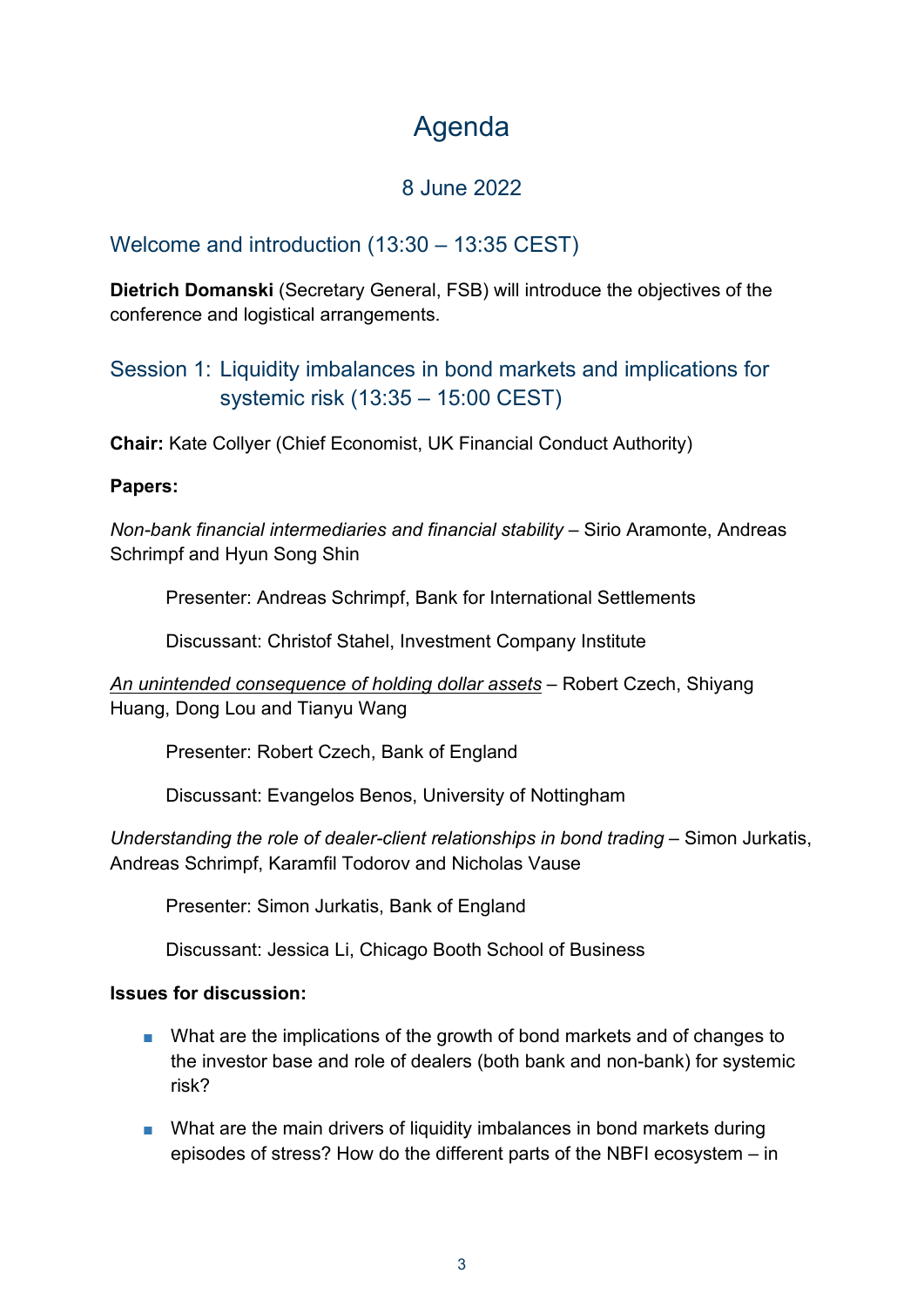terms of activities and entities – contribute to liquidity imbalances in aggregate?

■ Under what conditions could such imbalances result in system-wide stress?

## Session 2: Interconnectedness in NBFI (15:00 – 16:30 CEST)

**Chair:** John Fell (Deputy Director General, Macroprudential Policy & Financial Stability, European Central Bank)

#### **Papers:**

*Derivative margin calls: a new driver of MMF flows?* – Linda Fache Rousova, Maddalena Ghio, Dilyara Salakhova and German Villegas Bauer

Presenter: Linda Fache Rousova, European Central Bank

Discussant: Alba Patozi, University of Cambridge

*[You can't always get what you want \(where you want it\): cross-border effects of the](https://papers.ssrn.com/sol3/papers.cfm?abstract_id=4006406)  [US Money Market Fund Reform](https://papers.ssrn.com/sol3/papers.cfm?abstract_id=4006406)* – Daniel Fricke, Stefan Greppmair and Karol Paludkiewicz

Presenter: Karol Paludkiewicz, Deutsche Bundesbank

Discussant: Dunhong Jin, Hong Kong University Business School

#### *[Intraday liquidity and money market dislocations](http://www.adriendavernas.com/papers/repomadness.pdf)* – Adrien d'Avernas and Quentin Vandeweyer

Presenter: Quentin Vandeweyer, Chicago Booth School of Business

Discussant: Marcin Kacperczyk, Imperial College London

#### **Issues for discussion:**

- What types of linkages are most relevant from a financial stability perspective?
- What are the main mechanisms through which liquidity imbalances are transmitted through the financial system? Under what circumstances can these mechanisms act as an absorber (as opposed to an amplifier) of shocks?
- How can interconnectedness in NBFI be measured and monitored?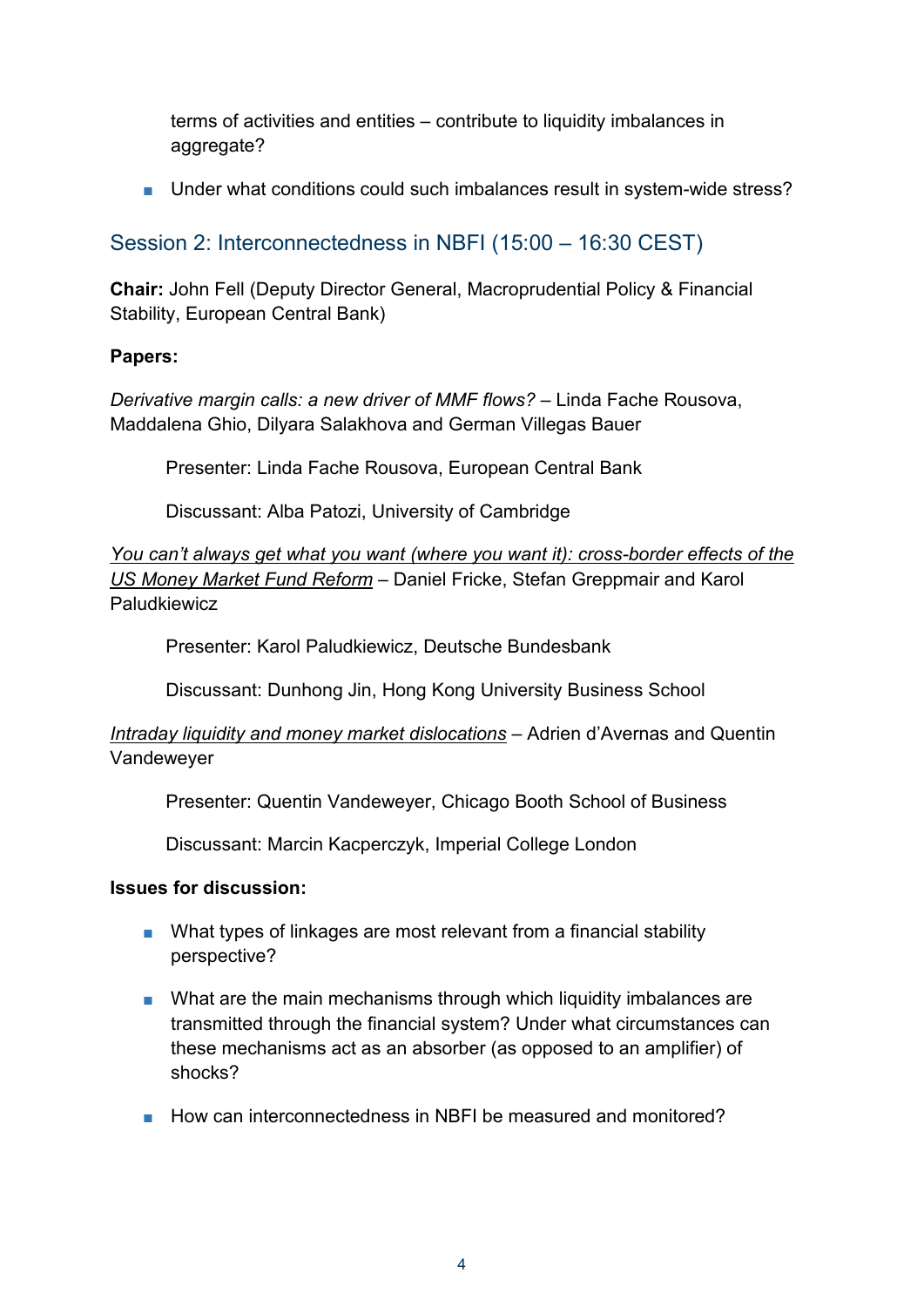## 9 June 2022

## Session 3: Data and tools to enhance risk assessment and monitoring of the NBFI sector (13:30 – 15:00 CEST)

**Chair:** Steffen Kern (Chief Economist and Head of Risk Analysis, European Securities Markets Authority)

#### **Papers:**

*Systemic risk pro-cyclicality in the European financial system – Peter Cincinelli,* Elisabetta Pellini and Giovanni Urga

Presenter: Elisabetta Pellini, Bayes Business School

Discussant: Wenqian Huang, Bank for International Settlements

*Contagion from market price impact: a price-at-risk perspective* – Gábor Fukker, Michiel Kaijser, Luca Mingarelli, and Matthias Sydow

Presenter: Matthias Sydow, European Central Bank

Discussant: Silvia Pezzini, Hong Kong Monetary Authority

*[Increasing corporate bond liquidity premium and post-crisis regulations](https://papers.ssrn.com/sol3/papers.cfm?abstract_id=3613379)* – Botao Wu

Presenter: Botao Wu, New York University

Discussant: Jun Pan, Shanghai Advanced Institute of Finance

#### **Issues for discussion:**

- Which indicators can be used to monitor risks in the NBFI sector? How can existing data sources be used more effectively for this purpose?
- Should further reporting or disclosure requirements be considered to enhance risk monitoring and the preparedness of authorities and market participants?
- To what extent can tools such as stress testing be used to assess NBFI risks from a forward-looking perspective? What other tools can be used?

## Session 4: Policy tools and approaches to address systemic risk in NBFI (15:00 – 16:15 CEST)

**Chair:** Marina Moretti (Assistant Director, Financial Supervision and Regulation Division, International Monetary Fund)